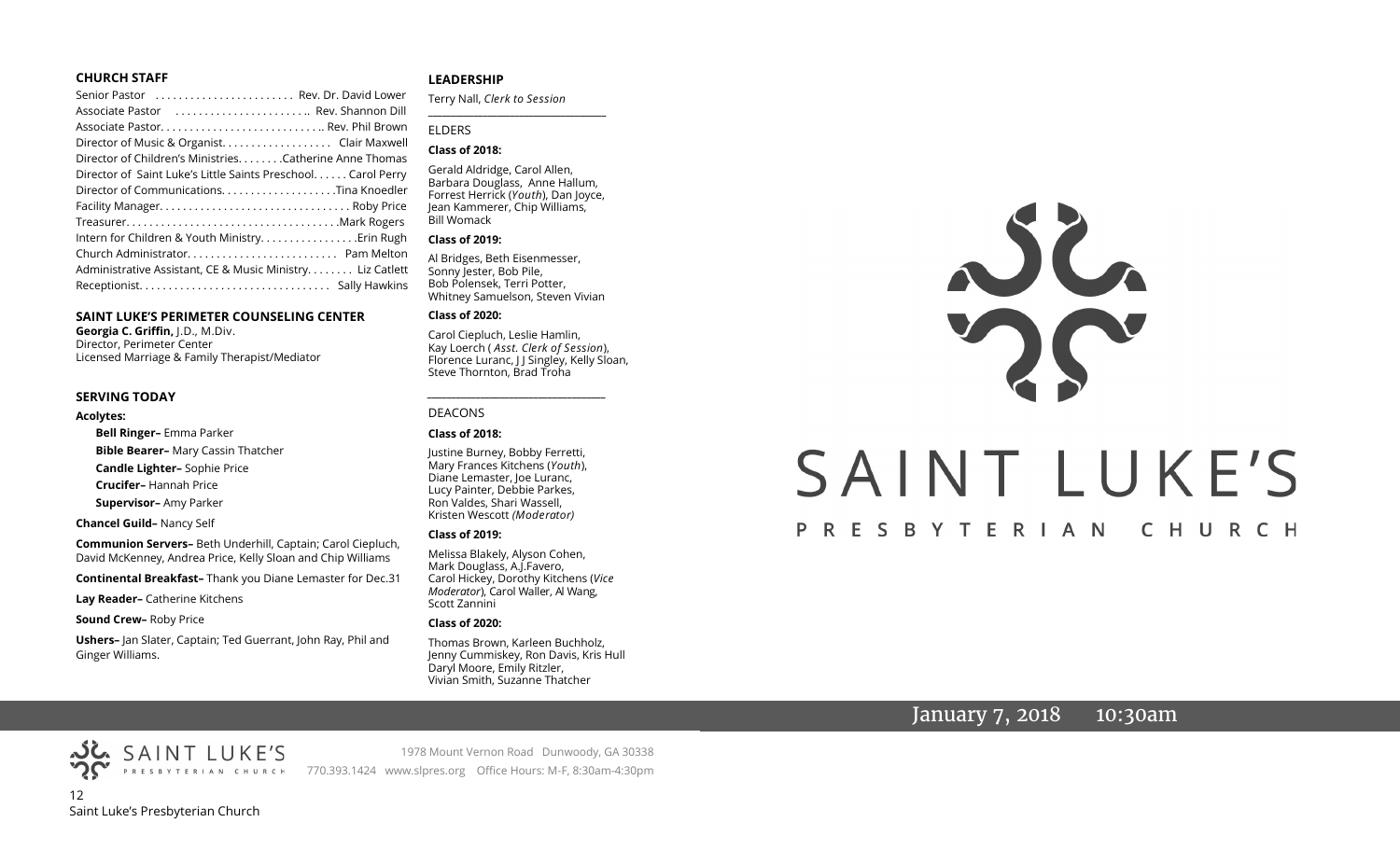

1978 Mount Vernon Road • Dunwoody, Georgia 30338 770.393.1424 • www.slpres.org

#### **January 7, 2018**  First Sunday after Epiphany

#### **Liturgical Color:** White

*Liturgical colors can orient us to the season of the church year and help to engage the sense of sight in worship. White symbolizes days, seasons of joy and communion. White also marks pivotal events in the life of Christ.* 

#### **SUNDAY SCHEDULE**

8:30am Chapel Communion Service 9:30am Sunday School 10:30am Sanctuary Worship Service *Nursery available at all services and Sunday School.* 

# MISSION

Responding to God's call and empowered by the Holy Spirit, we invite all to join us in knowing, serving, and sharing Jesus Christ here and around the world.

# VISION

To be a beacon of faith, hope, and love– every member an active disciple in Christ's ministry.

# **WELCOME, GUESTS!**

We are delighted you are worshipping with us.

**DURING** the Welcome, please print the requested information on the Friendship Pad and pass the Friendship Pad down the pew.

**AFTER** the worship service, please join us outside the Sanctuary where our Pastors or a church officer will be available to answer questions and provide you with a loaf of freshly-baked bread.

**FOR MORE** information about our programs, ministries or membership, please contact one of our Pastors at 770.393.1424, or visit our website: slpres.org.

 $\mathcal{D}_{\mathrm{r}}$ 

# **THAT ALL MAY WORSHIP**

**ASSISTIVE** A hearing loop is accessible by switching hearing aids to T-coil. Also, large print hymnals and back cushions are available. Please contact an usher for further assistance.

**CHILDREN** are a precious part of our church family, and we welcome them in worship. Worship notebooks and lacing crosses are available on the back ledges of the sanctuary for preschool and elementary ages. Each week, children are invited to walk up for an age-appropriate message during "Tell Us Our Story." After that time, they may remain in worship, or go to child care (PreK

#### **HAPPY NEW YEAR TARTAN TROT**

**SPONSORS** — Let us know if you have any questions and thank you so much for supporting the race! Rebecca Strickland and Laura Singley, Tartan Trot Sponsorship

**1) REGISTER FOR THE RACE** — Use your complimentary race registrations! It's a perk of being a Sponsor. Use them yourself or give them away. Register NOW to guarantee a race t-shirt. Here is the registration link: [http://slpres.org/serve/tartan](http://slpres.org/serve/tartan-trot/tartan-trot-sponsor-runner-registration/)-trot/tartan-trotsponsor-runner-[registration/.](http://slpres.org/serve/tartan-trot/tartan-trot-sponsor-runner-registration/)

**2) PAY YOUR PLEDGE** — Drop a check off in the collection plate or the church office. Be sure to write "Tartan Trot 2018" in the memo line. Prefer to use your card on file at the church? No Problem! Simply send an email [\(laurasingley@att.net\).](mailto:laurasingley@att.net)

**3) MEASURE UP** — Tell us your t-shirt size [\(laurasingley@att.net\),](mailto:laurasingley@att.net) so you can sport your Tartan Trot gear around town.

**MARRIAGE ENRICHMENT GROUP (MEG) —** This group will resume on January 7 at 5pm in the FINCH room. All are welcome. If interested in finding more information about this group, please feel free to contact Kimey Reed at kimeyreed@gmail.com.

**FEAST BEGINS JANUARY 17 - FEAST will run** for seven Wednesdays not including Ash Wednesday which is February 14. Please look for details next week on how to sign up.

**CHILLY? CHILI!** Adults are invited to the home of Mary and Billy Martin for a Chili Supper on Saturday, January 28, from 6:30pm-9pm, \$7.50/person at the door. Please RSVP on the poster in the church lobby, or please contact Mary Martin at marymckeemartin@gmail.com or Faye Cashwell at faye@cashwellhome.com.

#### **MEN'S BREAKFAST, LEGISLATIVE UPDATE** —

Join us for the start of the year Men's Breakfast on Saturday, January 13 at 8am featuring our annual legislative update. Our guests will be Fran Millar, State Senator from the 40th District; Tom Taylor, House Representative from District 79; and Wendell Willard, House Representative from District 51. We need to know how many will attend so we can plan accordingly for the amount of food to prepare. Please RSVP via email no later than [January 10](x-apple-data-detectors://5) to Pam Melton, pammelton@slpres.org. Please include the number attending in your party. Saint Luke's women and their guests are always welcome. If you have any questions, please feel free to contact Tom Loftis at 770.605.2067 or email him at [tomloftis01@gmail.com](mailto:tomloftis01@gmail.com) or Bob Schultz at 404.771.6910, [bobschultz1@gmail.com.](mailto:bobschultz1@gmail.com)

**SUNDAY, JANUARY 21, HOW LONG DOES IT TAKE TO MAKE 10,000 SANDWICHES?** Come

and find out at the annual Presbyterian Women (PW) Sandwich Project. We'll be making sandwiches for hungry folks around Atlanta that will be distributed to five homeless shelters. Both young and old can help make sandwiches, so plan to attend! The fun starts at 9:30am. Additionally, this winter weather is cold, so we'll be collecting mittens and gloves for those in need. See our display in the lobby to sponsor a box of sandwiches for \$25! All donations help offset the cost of sandwiches.

#### **WOMEN'S RETREAT, MARCH 2-4, DILLARD**

**HOUSE** — Registration is now open. Join us for a weekend of fellowship, fun and spiritual growth. Rev. Meredith Loftis will be the guest speaker. Deadline to sign up is January 28. https://tinyurl.com/slpcwomensretreat2018 .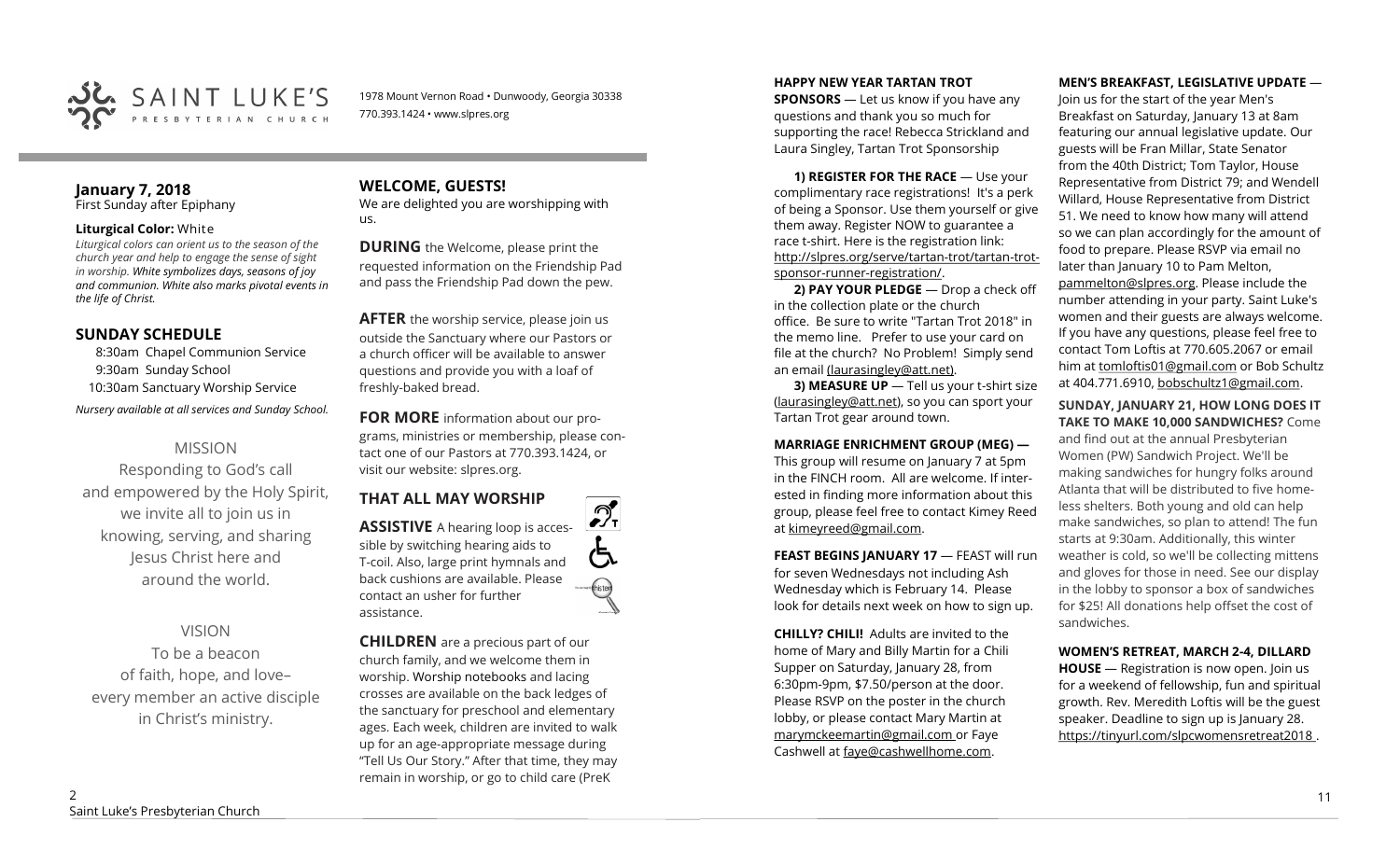# YOUTH MINISTRY

**Phil Brown philbrown@slpres.org / 770.393.1424 ext. 238**   $\_$  ,  $\_$  ,  $\_$  ,  $\_$  ,  $\_$  ,  $\_$  ,  $\_$  ,  $\_$  ,  $\_$  ,  $\_$  ,  $\_$  ,  $\_$  ,  $\_$  ,  $\_$  ,  $\_$  ,  $\_$  ,  $\_$  ,  $\_$  ,  $\_$  ,  $\_$  ,  $\_$  ,  $\_$  ,  $\_$  ,  $\_$  ,  $\_$  ,  $\_$  ,  $\_$  ,  $\_$  ,  $\_$  ,  $\_$  ,  $\_$  ,  $\_$  ,  $\_$  ,  $\_$  ,  $\_$  ,  $\_$  ,  $\_$  ,

#### **HERE'S WHAT'S COMING UP IN YOUTH MINISTRY:**

#### **SUNDAY, JANUARY 7:**

9:30am, Sunday School at Church

5:30-7pm, Youth and Parent Potluck at Saint Luke's. Last name A-M bring a main dish to share. Last name N-Z bring a side dish or dessert to share.

#### **SATURDAY MORNINGS TARTAN IN TRAINING:**

Tartan in Training on Saturdays in January. (13 & 20) We need two adults and three-four youth to help with childcare at church. Be at the church by 7:45 am you'll be done by 9am.

#### **JANUARY 8 IS MT. TOP REGISTRATION DAY:**

More details coming next week. Registration will open at 8:00 pm on the Saint Luke's website. Spots will be filled on a first come-first serve basis. Dates: June 24-30, 2018. Total cost of the trip still TBD, but will be around \$325-\$350. \$150 deposit and paperwork due by February 1.

#### **CONFIRMATION CLASS:**

Typically for 8th graders in the spring. We will begin in January.

#### **CYCLE BAR TARTAN TROT FUNDRAISING EVENT:**

Join us at Cyclebar at 2:30pm, Saturday, January 13. Rides will be \$20 and all proceeds will benefit Tartan Trot. Register by January 10.

#### **BOOT CAMP:**

Try a free boot camp at 9:30am, Saturday, January 20, Great Hall. Bring water and a towel or mat. Kilts are optional. Eye on the pie, people!

#### **PARENT RETREAT IN MONTREAT, FEBRUARY 9-11:**

[More information here](https://www.authenticparents.org/) on an amazing weekend to recharge, learn, and grow as parents with people from around the Southeast. [www.authenticparents.org.](http://www.authenticparents.org/) Let Phil know if you are interested in a roommate for the weekend. We have a female looking for a roommate too. It looks like the retreat housing is going to fill up so let's get those registrations in. Registration price increase January 5.

#### **NEW HIGH SCHOOL RETREAT DATES:**

We had to reschedule the high school retreat due to the snow. New dates are March 16-18. Same details as before. Still going to Mt. TOP. Still, need adults to come along with us. The new registration page will be up soon.



*If you are new to Saint Luke's today, welcome, we are so glad you are here! We have a gift of fresh bread we would love to give to you as a token of our gratitude. Please introduce yourself after worship to receive your welcome gift.*

*Please take the time now to fill out the Friendship Pads situated at the end of each pew. Write down your names and pass the pad down the pew, so that you may greet your pew neighbors by name and that we may know you are here.*

#### **Call to Worship** from Psalm 66

- Leader: Make a joyful noise to God, all the earth; sing glory of his name; give to him glorious praise.
- **People: Say to God, "How awesome are your deeds! Because of your great power, your enemies cringe before you.**
- Leader: All the earth worships you; they sing praises to you, sing praises to your name."
- **All: Come and see what God has done. Let us worship God.**

**Opening Hymn #54\*** Make A Joyful Noise *DIX* 

## **Call to Confession\***

Leader: The Lord be with you. **People: And also with you.** Leader: Let us pray.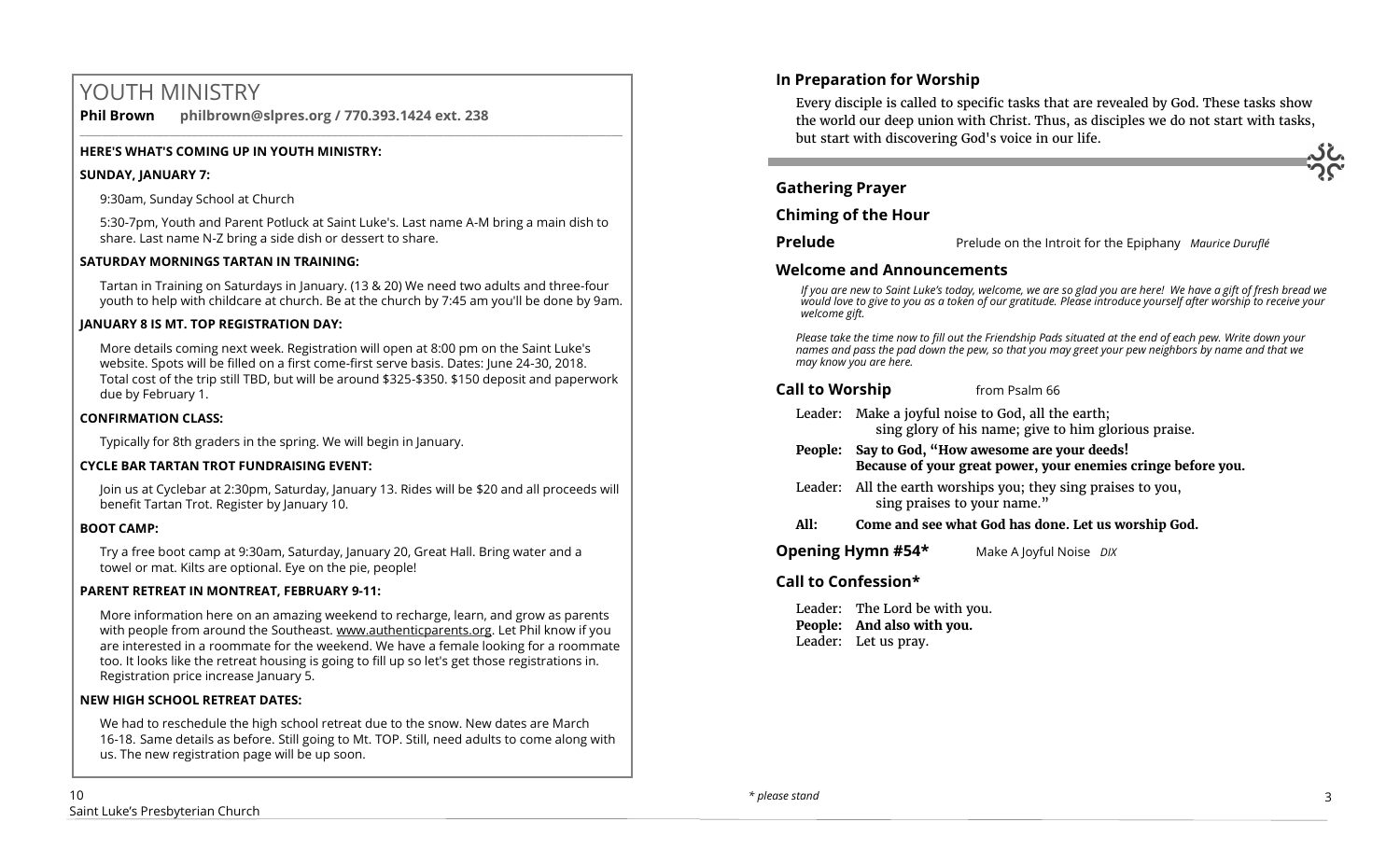#### **Prayer of Confession\*** Prayer *Sheila E. Auld*

**Lord grant us the grace to be happy.** 

**The grace to find peace of mind.** 

**To walk in the ways of Jesus, leaving selfishness behind;** 

**to open our house to strangers, our table to those in need. And give us the grace and strength, Lord, to follow wherever you lead. Here now our silent prayers of the ways we have diverted from following you.** (*Silence is kept for personal confession)* 

Leader: Lord, in Your mercy, **People: Hear our prayer. Amen.**

#### **Assurance of Forgiveness\***

#### **Song of Praise #581\*** Glory Be to the Father *GLORIA PATRI*

**Glory be to the Father, and to the Son and to the Holy Ghost. As it was in the beginning, is now and ever shall be. World without end. Amen.** 

#### **Passing of the Peace of Christ\***

Leader: May the peace of Christ be with you. **People: And also with you.**

#### **Prayer for Illumination Catherine Kitchens Catherine Kitchens**

**Scripture Lesson** John 1:43-51, *page 87 of the New Testament* 

Leader: The Word of the Lord. **People: Thanks be to God.**

#### **Tell Us Our Story Community Community Community Community Community Community Community Community Community Community Community Community Community Community Community Community Community Community Community Community Com**

*Children ages 3 and under will be welcomed in our child care rooms (114, 117, 120). Faithful Friends (PreK, K, 1st) are encouraged to remain in worship today to experience communion and explore the additional worship materials in their notebooks and on the back window ledges of the sanctuary. Our Faithful Friends class will return next week.*

**Sermon** Phil Brown

#### **Hymn #177\*** I Will Come to You *YOU ARE MINE*

*Choir sings verses; ALL sing the Refrain*

**Affirmation of Faith\*** Apostles' Creed

**I believe in God, the Father Almighty, Maker of heaven and earth, and in Jesus Christ, His only Son, our Lord; who was conceived by the Holy Ghost,** 

# S P L A S H ! CHILDREN'S MINISTRIES

**Catherine Anne Thomas cathomas@slpres.org / 770.393.1424 ext. 228** 

#### **MARK YOUR CALENDARS FOR UPCOMING 2018 EVENTS**

Details to follow in future publications.

 Back to School Pizza Lunch, 11:30am, Sunday, January 7. Follow up meeting from Conversations about Worship.

**\_\_\_\_\_\_\_\_\_\_\_\_\_\_\_\_\_\_\_\_\_\_\_\_\_\_\_\_\_\_\_\_\_\_\_\_\_\_\_\_\_\_\_\_\_\_\_\_\_\_\_\_\_\_\_\_\_\_\_\_\_\_\_\_\_\_\_\_\_\_\_\_\_\_\_\_\_\_\_\_\_\_\_\_\_\_\_\_\_\_\_\_\_\_\_\_\_\_\_\_\_\_\_\_\_\_** 

- FEAST begins on Wednesday, January 17
- PW Sandwich Project is Sunday, January 21
- Boy Scout Sunday is also January 21
- VBS is June 11-14

# **SAINT LUKE'S LITTLE SAINTS PRESCHOOL & KINDERGARTEN**

#### **Registration for the 2018 ~ 2019 school year is coming in January!**

Our accredited program honors the individuality of the child as we prepare each student for elementary school. Children ages 12 months through Kindergarten enjoy learning in our beautiful classrooms under the guidance of our dedicated and experienced teachers.

Church members register on January 23; Current families register on January 24. New community families register on January 25.

Questions or tours, Carol Perry, carolperry@slpres.org, 770.393.1424 x240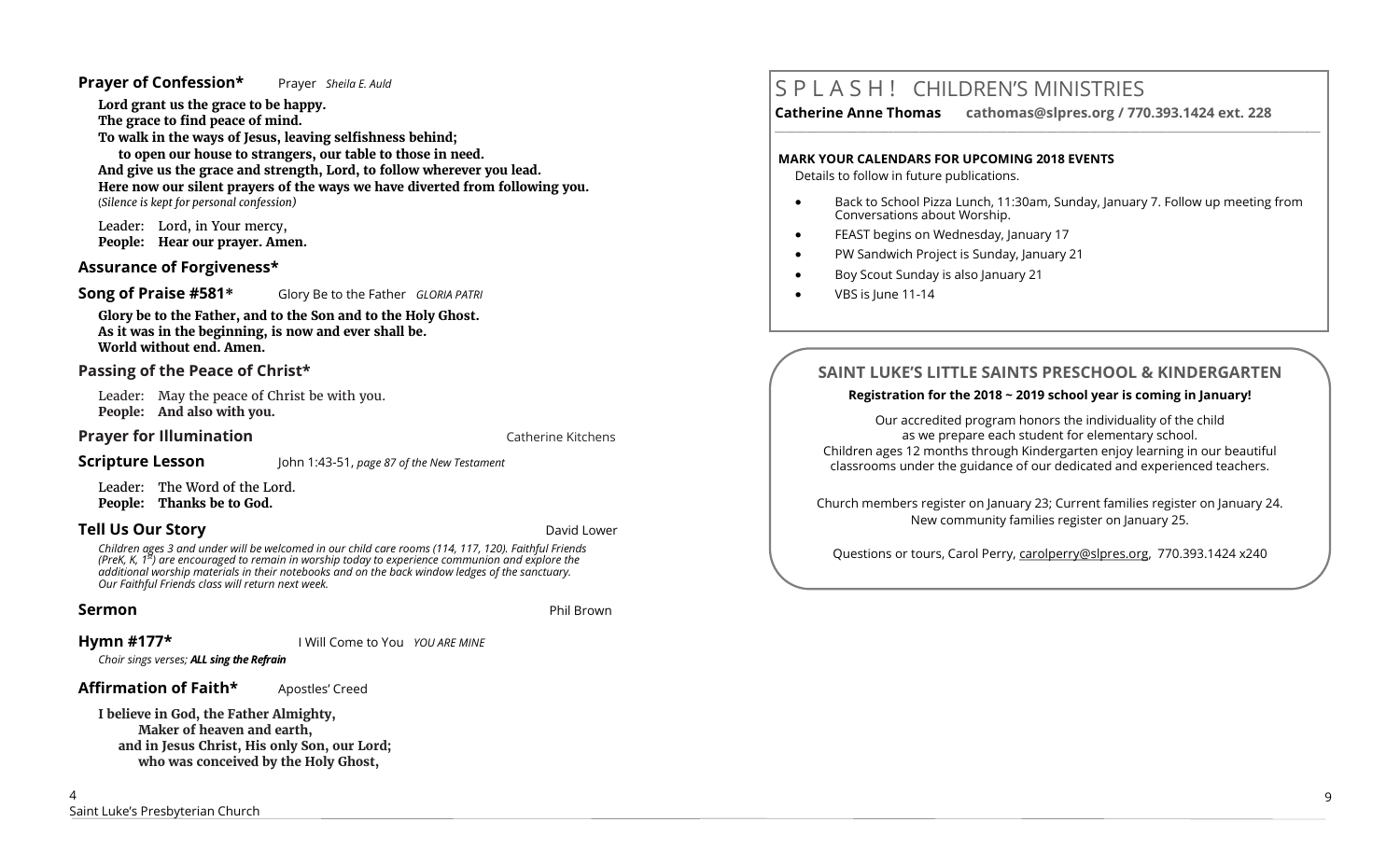# ADULT MINISTRY

**Shannon Dill shannondill@slpres.org / 770.393.1424 ext. 229** 

## **ADULT SUNDAY SCHOOL**

Individual classes listed below. Please see the website for a full description of each class. (http://slpres.org/program-ministries/adult-ministry/sunday-school)

 $\_$  ,  $\_$  ,  $\_$  ,  $\_$  ,  $\_$  ,  $\_$  ,  $\_$  ,  $\_$  ,  $\_$  ,  $\_$  ,  $\_$  ,  $\_$  ,  $\_$  ,  $\_$  ,  $\_$  ,  $\_$  ,  $\_$  ,  $\_$  ,  $\_$  ,  $\_$ 

Faith Foundations: Room 232 Seasons of the Spirit: Room 231/233 Soul Food: Room 234/236 House to House: Room 203, "Popular" Series Begins January 7 (See below)

Based on the book, "Popular" by leading psychologist Mitch Prinstein, we will learn how our "popularity" affects our success, our relationships, and our happiness. Using the Bible as another reference (crazy, right?!?) we will see how God actually lays out a plan for the kind of "popularity" that lasts. Navigating the world of cliques, social media, and fleeting friendships even more challenging for our children than it was for us. Our hope is that the discussion will produce helpful tools to better understand ourselves, our children, and each other. We will meet January 7, January 14, and January 28 (January 21 is the Sandwich Project) in Room 203, 9:30am-10:15am.

#### **FRIDAY MORNING MEN'S BIBLE STUDY**

Fellowship and Bible study every Friday from 6:40-8am in the Parlor with Dan Joyce.

#### **BIBLE STUDY: "WAYFARERS"**

Come join David, Shannon or Phil as this week's preacher leads a study of the scripture for the upcoming Sunday's worship. Meets on Wednesdays at 10am in the church library.

 $\_$  ,  $\_$  ,  $\_$  ,  $\_$  ,  $\_$  ,  $\_$  ,  $\_$  ,  $\_$  ,  $\_$  ,  $\_$  ,  $\_$  ,  $\_$  ,  $\_$  ,  $\_$  ,  $\_$  ,  $\_$  ,  $\_$  ,  $\_$  ,  $\_$ 

# MUSIC MINISTRY

**Clair Maxwell clairmaxwell@slpres.org / 770.393.1424 ext. 227** 

## **CHOIR REHEARSALS ON WEDNESDAYS**

5:00-5:45pm Cherub Choir, Ages 4-5, *Yvonne Miller, Director*  5:00-5:45pm Westminster Choir, Grades 1-5, *Clair Maxwell, Director*  6:30-7:20pm Festival Ringers, Youth & Adults, *Clair Maxwell, Director*  7:30-9:00pm Chancel Choir, Youth & Adults, *Clair Maxwell, Director* 

#### **JOIN A CHOIR IN THE NEW YEAR!**

Chancel Choir and Festival Ringers – resumed January 3 Westminster and Cherub Choirs – resume January 17

**born of the Virgin Mary, suffered under Pontius Pilate; was crucified, dead, and buried; He descended into hell; the third day He rose again from the dead; He ascended into heaven, and sitteth on the right hand of God the Father Almighty; from thence He shall come to judge the quick and the dead. I believe in the Holy Ghost; the holy catholic Church; the communion of saints; the forgiveness of sins; the resurrection of the body; and the life everlasting. Amen.**

## **Offering Invitation**

*Giving is a tangible sign of worship. If you give electronically, there is a blue, laminated, electronic giving in the pew rack to place in the offering plate as it is passed.*

**Offertory** Love Came Down at Christmas *Allen Pote*

Love came down at Christmas, Love all lovely, Love divine; Love was born at Christmas, Star and angels gave the sign. Worship we the Godhead, Love incarnate, Love divine; Worship we our Jesus: But wherewith for sacred sign? Love shall be our token, Love be yours and love be mine, Love to God and all men, Love for plea and gift and sign. *(Christina Rossetti)*

## **Song of Thanksgiving\*** Christ Is Made the Sure Foundation *WESTMINSTER ABBEY Stanza 4*



*\* please stand*